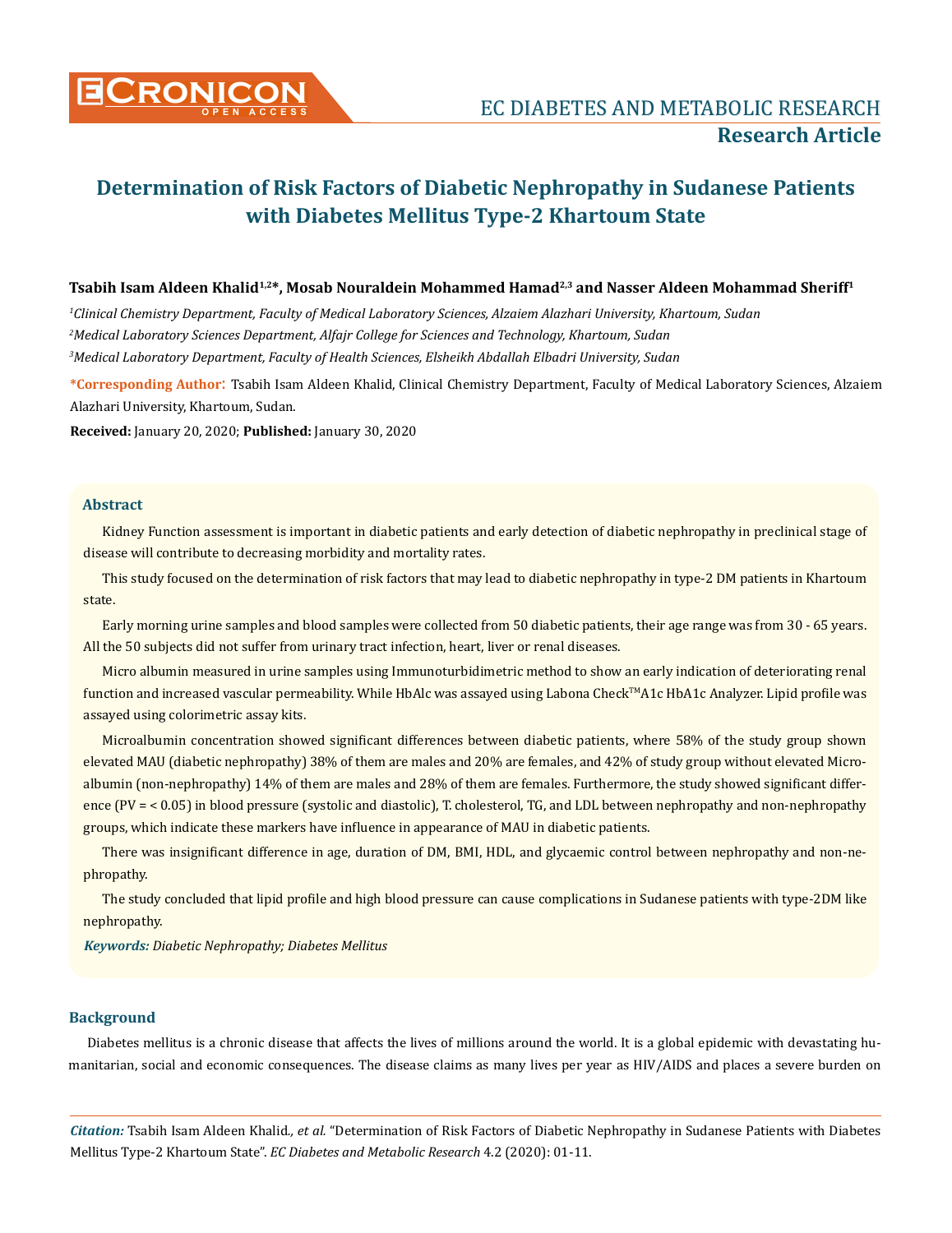healthcare systems and economies everywhere, with the heaviest burden falling on low- and middle income countries. Yet awareness of the global scale of the diabetes threat remains pitifully low [1].

The prevalence of DM has increased continually during the last years until it became as one of the big health problems in most countries especially; the low- and middle-income countries. This will have a major impact on the quality of life of hundreds of millions people and their families, overwhelm the capability of many national health-care systems, and impact adversely upon the economy of those countries that are in most need of development [2]. The prevalence of type-2 diabetes is rising at an alarming rate throughout the world, due to increase in life expectancy and obesity, and adoption of sedentary lifestyles [3].

Newly released statistics from the CDC illustrate that diabetes has risen by over 14% in the last two years in the U.S. The CDC estimates that 20.8 million Americans - 7% of the U.S. population - have diabetes, up from 18.2 million in 2003 [4].

Diabetes was the sixth leading cause of death listed on the U.S. death certificates in 2002 [5].

Prevalence, this will inevitably result in increasing proportions of deaths from CVD in these countries, as well as increased prevalence and associated consequences of other complications of diabetes [6].

The most common form of human diabetes is type-2 diabetes; this was previously referred to as non-insulin-dependent diabetes (NI-DDM), maturity onset, or non-ketotic diabetes [7]. It is characterized by insulin resistance in peripheral tissue and an insulin secretory defect of the beta cell [8]. This type is highly associated with a family history of diabetes, older age, obesity and lack of exercise [9].

The danger of diabetes comes from complications of the disease. Kidney disease is a known complication of diabetes. DN is the major risk factor for death in DM [10]. The classical definition of DN is of a progressive rise in urine albumin excretion, coupled with increasing blood pressure, leading to declining GFR and eventually ESRD [11].

DN occurs in approximately one third of individuals with Type-I diabetes, recent studies suggest that a similar proportion of type-2 diabetes patients develop this serious complication as well [12]. Therefore, renal function assessment is important in diabetic patients and indicators are needed to identify the early structural and functional changes in DN [10]. There is good evidence that early treatment delays or prevents the onset of DN, or diabetic kidney disease [13].

Urinary MAU is an established marker of early DN. MAU is defined as when urinary albumin excretion increases but remains undetectable by Conventional laboratory methods, such as routine urine testing strips [14]. Its presence is an indication of early glomerular dysfunction [15].

DN at this microalbuminuric stage is reversible with euglycaemic control. Therefore, it is pertinent to detect nephropathy at or before microalbuminuric stage [16].

# **Rationale**

The prevalence of type 2 diabetes mellitus has been increasing significantly in all countries during the last century. By 2010, 220 million people in the world are projected to be afflicted by this disease. The importance of protecting the body from hyperglycemia cannot be overstated. The complications of hyperglycemia are diabetic nephropathy, neuropathy, retinopathy and cardiovascular disease.

One of the earliest markers of diabetic nephropathy is the presence of microalbuminuria (MAU), Once overt kidney failure has developed two years survival is approximately 50 0/0, MAU is associated also with cardiovascular disease in patients with diabetes and hypertension.

*Citation:* Tsabih Isam Aldeen Khalid*., et al.* "Determination of Risk Factors of Diabetic Nephropathy in Sudanese Patients with Diabetes Mellitus Type-2 Khartoum State". *EC Diabetes and Metabolic Research* 4.2 (2020): 01-11.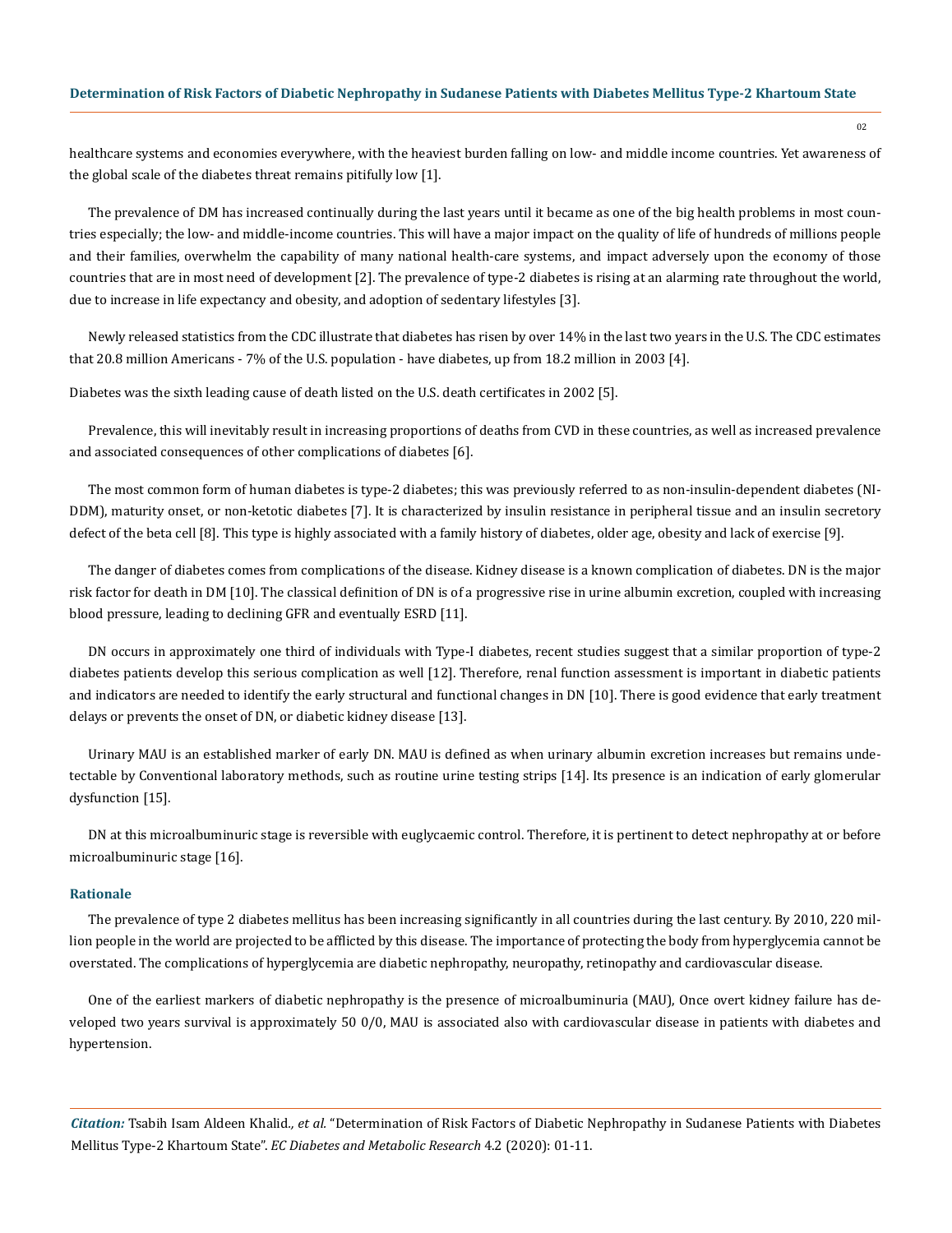The Diabetes Control and Complications Trial (DCCT) showed a significant relationship between reduction in glycosylated hemoglobin (HbA1c) levels and the risk of micro vascular complications including chronic kidney disease (CKD).

In people with Type 2 diabetes, greater disturbance of lipid metabolism has been reported in association with increasing diabetic renal disease.

So, this study intends to assess HbAlc, and lipid profile in DMtype2 patients as risk factors of developing future complications like nephropathy, and to prevent these complications which could be a physically, psychologically, socially, and finically a burden.

# **Objectives of the Study**

#### **General objectives:**

• To determine risk factors of diabetes nephropathy in type 2 diabetic patients in Sudanese in Khartoum state.

#### **Specific objectives:**

- To estimate the effect of lipid profile (total cholesterol, triglyceride, LDL, HDL) on progression of diabetic nephropathy.
- To determine the effect of high blood pressure on progression of diabetic nephropathy.
- To identify the effect of body mass index on developing of diabetic nephropathy.
- To estimate the effect of glycaemic control (HbAlc) on developing of diabetic nephropathy.
- To determine the effect of duration of diabetes on progression of diabetic nephropathy.

# **Material and Methods**

**Study design:** descriptive, analytical, case study, hospital based.

**Study area:** The study was conducted in Khartoum state, and samples were collected from Medical and Health Services University of Khartoum, and ALacdmya hospital.

**Study period:** The study was carried during the period from December 2013 to April 2014.

**Study population:** Samples were collected from Sudanese patients with DMtype-2 as study group.

**Inclusion criteria:** Sudanese patients with DM type2 their age ranged between 30 - 65 years old.

**Exclusion criteria:** Individuals with conditions such as haemoglobinopathies, renal diseases, urinary tract infection and cardiac conditions were excluded from the study.

**Sample size:** The study included 50 participants, 24 females and 26 males.

# **Ethical consideration**

According to research ethics, permission was taken from the hospitals for sample collection and consent was obtained from each study participants for collection of samples. The objectives of the study were explained to all study participants, also all participants were informed about their results under strict confidentiality.

# **Sampling**

After informed consent and use of antiseptic for cleaning the skin sample of venous blood (5 ml) was taken from study participants, from the directly into a plain container and EDTA anticoagulant, also sample of urine was collected in clean and sterile container.

**Tools of data collection:** Questionnaire was specifically designed to obtain clinical information about study participants.

*Citation:* Tsabih Isam Aldeen Khalid*., et al.* "Determination of Risk Factors of Diabetic Nephropathy in Sudanese Patients with Diabetes Mellitus Type-2 Khartoum State". *EC Diabetes and Metabolic Research* 4.2 (2020): 01-11.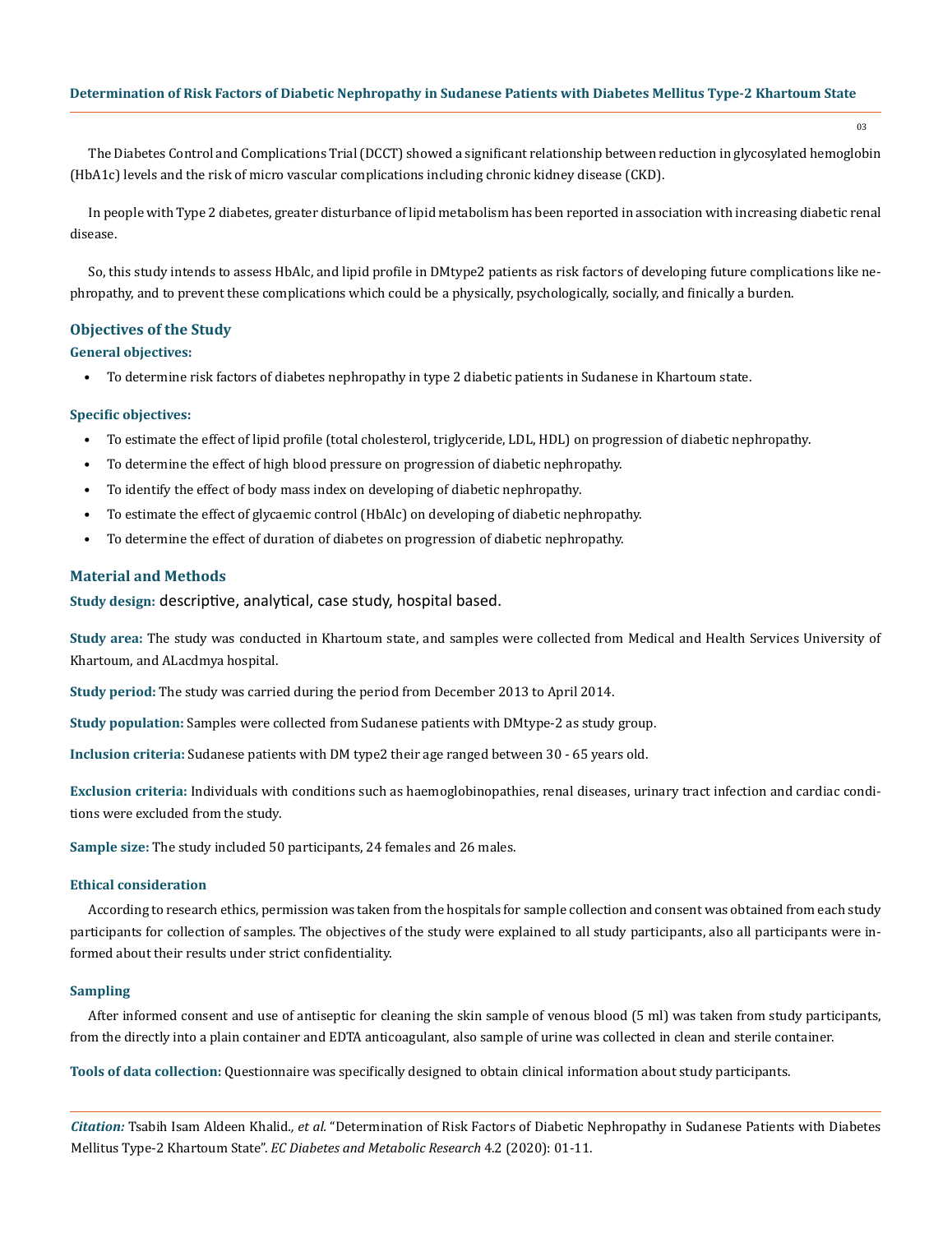# **Methodology**

**Instruments:** A spectrophotometer was used for chemical analysis.

**Materials required:** Syringes, plain containers, EDTA anticoagulants, alcohol swabs, marker pen, cotton, centrifuge, reagents, cuvettes, samples, and standards.

#### **Measurement of serum total cholesterol**

Enzymatic test for cholesterol

Reaction principle:

Cholesterol ester +  $H_2O \longrightarrow$ Cholesterol + fatty acid

Cholesterol +  $0_2 \xrightarrow{CHO}$  Cholestrol-3-one +  $H_2O_2$ 

 $\text{H}_{2}\text{O}_{2}$  + 4-amino-phenazonephenol  $\longrightarrow$  quinoneimine+4  $\text{H}_{2}\text{O}$ 

# **Reagent preparation**

The reagent and the STD are ready for use.

# **Specimen**

Serum, heparinized plasma.

# **Pipetting scheme**

| <b>Pipette in to cuvette</b> | <b>Reagent blank</b> | Sample/STD |
|------------------------------|----------------------|------------|
| Sample/STD                   |                      | 10 ul      |
| Reagent (RGT)                | $1000$ $\mu$         | 1000 µl    |

#### **Calculation of cholesterol concentration:**

C =200 x A A sample A A sample [mg/dl]

 $C = 5.17 \times AA$  sample [mmol/l] A ASTD

**Normal range:** < 200 mg/dl.

# **Measurement of triglyceride: Enzymatic test for triglyceride Reaction principle**

Triglyceride LPL glycerol + FAs Glycerol + ATP GK glycerol + ADP

Glycerol-3-phosphate +O<sub>2</sub> GPO dihydroxyacetone phosphate + H<sub>2</sub>O<sub>2</sub>

*Citation:* Tsabih Isam Aldeen Khalid*., et al.* "Determination of Risk Factors of Diabetic Nephropathy in Sudanese Patients with Diabetes Mellitus Type-2 Khartoum State". *EC Diabetes and Metabolic Research* 4.2 (2020): 01-11.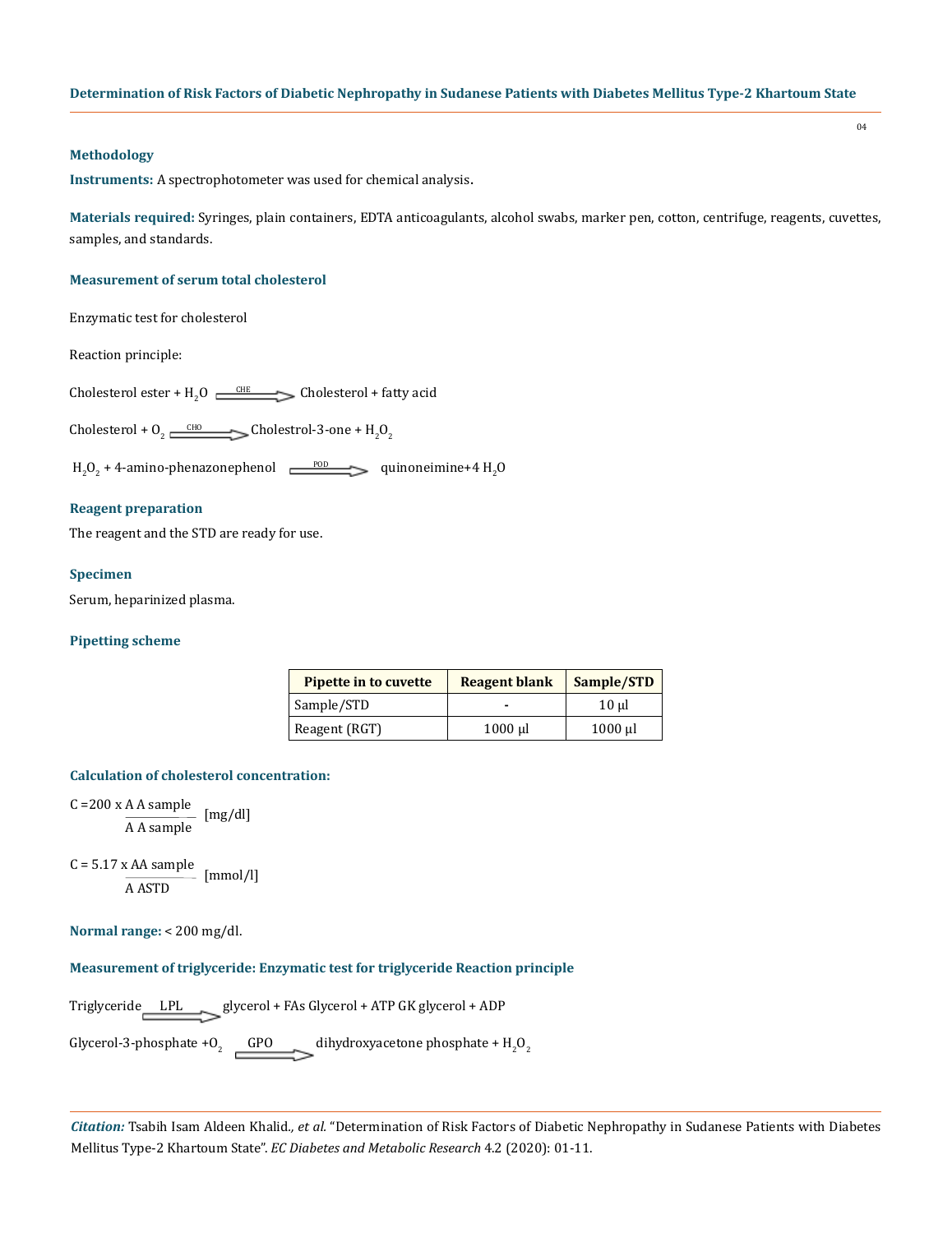$\rm H_2O_2$ +4-aminophenazone +4cholorophenol Pod quinamine +4 $\rm H_2O$ 

# **Reagent preparation**

The reagent and the STD are ready for use.

# **Specimen**

Serum and heparinized plasma.

# **Pipetting scheme**

| <b>Pipette in to cuvettes</b> | <b>Reagent blank</b> | Sample/STD              |
|-------------------------------|----------------------|-------------------------|
| Sample /STD                   | -                    | $10 \mu$                |
| <b>RGT</b>                    | $1000 \mu$           | $1000 \,\mathrm{\upmu}$ |

Mix, incubate 10 min at 20 - 25°C or 5 minutes at 37°C. Measure the absorbance of the Sample/STD against the reagent blank within 60 minutes.

# **Calculation of triglyceride concentration:**

C =200 x A A sample A A sample [mg/dl]

# **Normal range**

- Females:  $35 135$  mg/dl
- Males: 40 160 mg/dl

#### **Measurement of HDL: Enzymatic test for HDL Reaction principle**

Sample precipitate Phosphotungstic and magnesium iron VLDL and LDL precipitate reaction.

Cholesterol-ester + H<sub>2</sub>O cholinesterase  $\cong$   $\cong$  Cholesterol Cholesterol+1/2O+H<sub>2</sub>O

Choloxidase Cholesterol+  $\rm{H_2O_2}$   $\longrightarrow$   $\rm{2H_2O_2+4}$ aminoantipyrinephenol peroxidase quinamine + 4H<sub>2</sub>O

# **Method**

Sample 0.5 ml precipitated (HDL cholA) 0.2 ml. Mix thoroughly and let stand for 10 min at room temperature. Centrifuge at minimum for 10 min at 4000r.p.m. Sample precipitate polyvinyl sulphate.

|                          | <b>Blank</b> | <b>STD</b>  | <b>Sample</b> |
|--------------------------|--------------|-------------|---------------|
| Distal Water             | $100$ $\mu$  |             |               |
| <b>HDL STD</b>           |              | $100$ $\mu$ |               |
| Supernatant              |              |             | $100$ $\mu$   |
| Reagent A (T.cholestrol) | $1.0$ ml     | $1.0$ ml    | $1.0$ ml      |

Incubate at 6 - 25°C for 30 minutes or at 37°C for 10 minutes.

Measure the absorbance of the Sample/STD against the reagent blank at filter 500 nm within 60 minutes.

*Citation:* Tsabih Isam Aldeen Khalid*., et al.* "Determination of Risk Factors of Diabetic Nephropathy in Sudanese Patients with Diabetes Mellitus Type-2 Khartoum State". *EC Diabetes and Metabolic Research* 4.2 (2020): 01-11.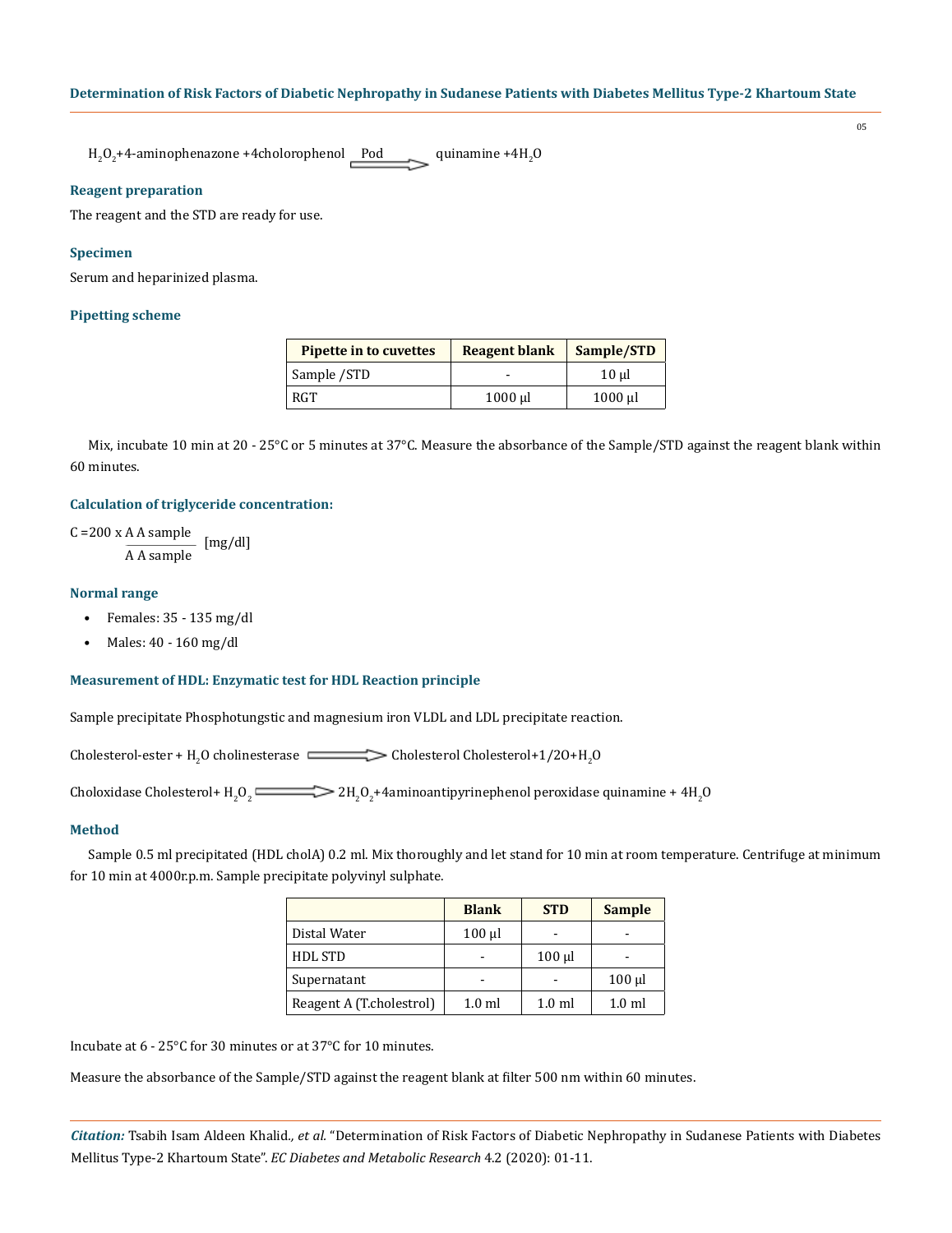#### **Calculation:**

C= OD of test OD of STD conc of STD x DF

**Normal value:** < 35 mg/dl.

#### **Measurement of LDL**

Will be calculated by the fallowing formula (Friedwald equation): LDL concentration = Total. Cholesterol - (Triglyceride + HDL)

**Normal range:** < 100 mg/dl.

# **Measurement of HbA 1 C Labona CheckTM Alc HbA1c Test Kit Test**

# **Principle**

The Labona Check™ Alc is about affinity assay. Labona Check™ Alc HbAlc Test Kit consists of the cartridges, the RI/ Reagent and the R2/Reagent. the RI/ Reagent contains the agents that lyse erythrocytes and precipitate hemoglobin specifically, as well as a blue boronic acid conjugate that binds cis-diol of glycated hemoglobin. When blood is added to the RI/ Reagent, the erythrocytes are lysed and all hemoglobin precipitates, as well as the boronic acid conjugate binds to the cis-diol configuration of glycated hemoglobin. An aliquot of the reaction mixture is added to the cartridge and all the precipitated hemoglobin, conjugate-bound and unbound, remains on top of the filter. Any unbound boronate is removed with the R2/Reagent. The precipitate is evaluated by measuring the blue (glycated hemoglobin) and the red (total hemoglobin) color intensity respectively with the Labona Check<sup>™</sup> AlcHbAlc analyzer, the ratio between them being proportional to the percentage of glycated hemoglobin in the sample.

# **Test procedure**

- 1. Add 5 µl whole blood to the test tube pre-filled with the RI/Reagent Mix well; leave the tube for minimum 2 minutes, maximum 3 minutes. Do not leave it more than 3 minutes.
- 2. Once the reaction mixture completed, shake the test tube once again for the components to be blended well. Open the tube and collect 25 to the cartridge. Leave it for 10 seconds so as the applied sample to soak enough into the membrane.
- 3. When the sample is absorbed completely, 25k11 of the R2/Reagent to the cartridge. Allow the sample to soak into the membrane for about 10 seconds.
- 4. Once the sample is absorbed completely, place the cartridge on the tray and then select "Analyzer" on the display. The tray shall be inserted into Labona Check™Alc HbA I c Analyzer.

#### **Reference range**

|                      | <b>NGSP</b>    | <b>IFCC</b>      |
|----------------------|----------------|------------------|
| Prediabetes          | $5.7 - 6.47\%$ | 39 - 46 mmol/mol |
| Presence of diabetes | $> 6.57\%$     | > 48 mmol/mol    |
| Target in diabetes   | $< 7.07\%$     | <53 mmol/mol     |

# **Measurement of Microalbumin**

#### **ACCENT-200 microalbumin**

**Diagnostic kit for determination of albumin concentration in urine and cerebrospinal fluid Principle of the method**

Immunoturbidimetric method. Albumin in the sample forms with anti-albumin antibodies in the reagent an insoluble complex. The turbidity caused by the complexes is measured spectrophotometrically at 340 nm and is proportional to the amount of albumin in the sample.

*Citation:* Tsabih Isam Aldeen Khalid*., et al.* "Determination of Risk Factors of Diabetic Nephropathy in Sudanese Patients with Diabetes Mellitus Type-2 Khartoum State". *EC Diabetes and Metabolic Research* 4.2 (2020): 01-11.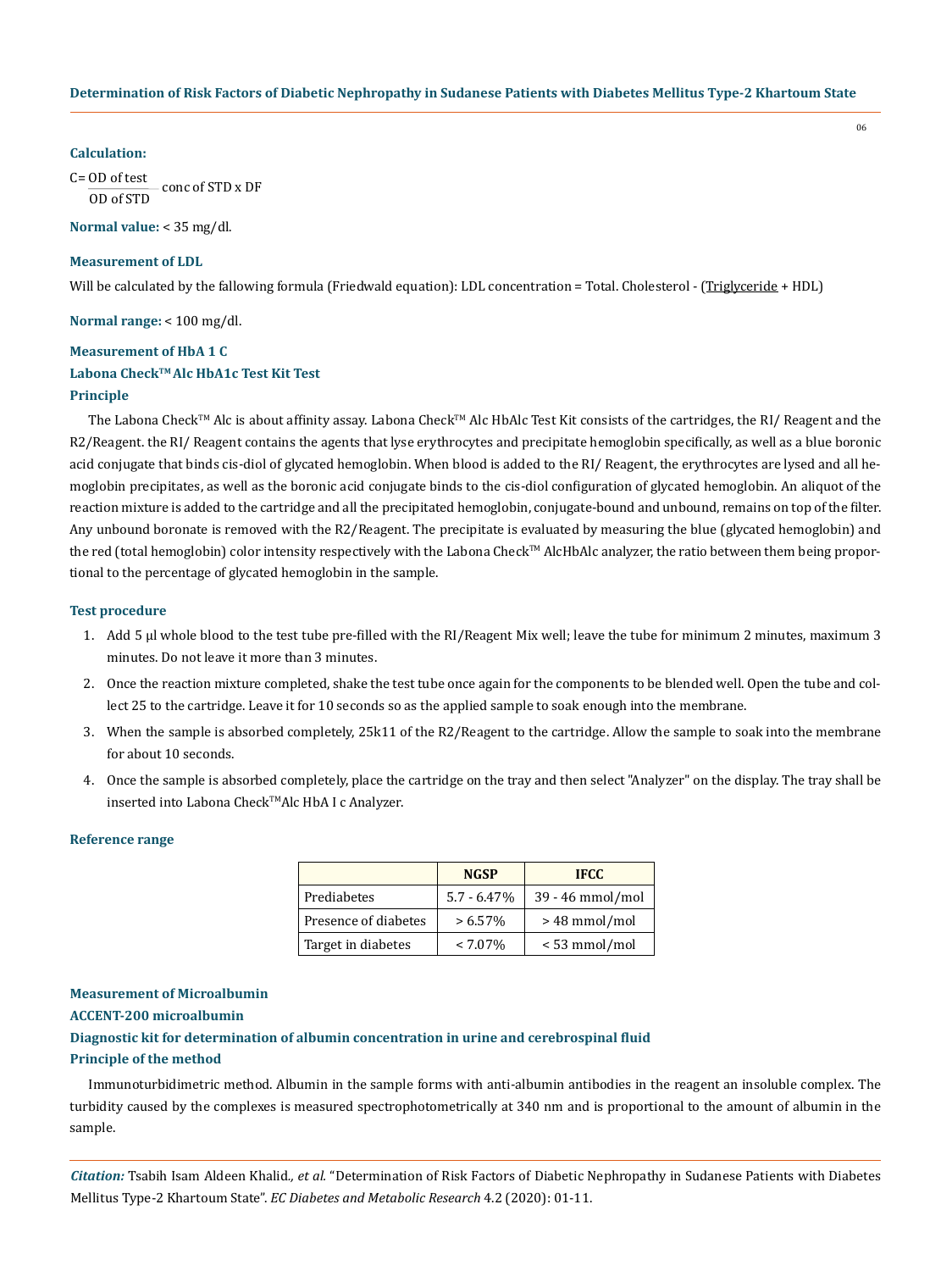#### **Procedure**

These reagents may be used in automatic analyzers ACCENT-200 and ACCENT-200 IIGEN. 1-reagent and 2- reagent are ready to use. Before use mix reagent by gently inverting each bottle. For reagent blank 0.9% NaCl is recommended.

#### **Calculations**

For the calculation of albumin 24 hours quantity, multiply the concentration (mg/dl) with the volume (1) of the 24 hours urines.

# **Reference values**

| <b>Urine</b>                         | mg/24h     | $\mu$ g/min      | $mg/g$ creatinine |
|--------------------------------------|------------|------------------|-------------------|
| Normal                               | < 30       | < 20             | < 30              |
| Microalbumin                         | $30 - 300$ | $20 - 200$       | $30 - 300$        |
| Clinical albumin (overt nephropathy) | > 300      | > 200            | > 300             |
| Cerebrospinal fluid, lumber          |            | $177 - 251$ mg/L |                   |

# **Quality control**

The precision and accuracy of all methods used in this study was checked each time a batch analyzed by using commercially prepared control sera.

#### **Statistical analysis**

The data which collected in this study analyzed using SPSS computer program. The mean and standard deviation of lipid profile (total cholesterol, triglyceride, LDL, and HDL), HbAlc, systolic, diastolic pressure, duration of diabetes, body mass index, age, and MAU were calculated. Statistical significance was analyzed using one-sample t test to compare risk factors in group land group 2. The count and percentage of normal and abnormal results in patients group were calculated.

#### **Result**

In this descriptive case study, conducted in Khartoum hospitals in period from December 2013 to April 2014, blood and urine samples were collected from 50 type 2 diabetic patients to determine risk factors of diabetic nephropathy. The following results were obtained.

Table 1 shows number of study participants in group 1 (Nephropathy) which includes 29 participants, minimum value of MAU in this group was 33 mg/L and maximum value was 278 mg/L and mean was  $(122.04 \pm 66.41)$ , group 2 (Non-nephropathy), minimum value of MAU was 2.0 mg/L, and maximum value was 23.3 mg/L, and mean for this group was  $(10.80 \pm 7.59)$ .

|         | N <sub>0</sub> | <b>Minimum</b> | <b>Maximum</b> | Mean ± Std. Deviation |
|---------|----------------|----------------|----------------|-----------------------|
| Group 1 | 29             | 33.0           | 278.0          | $122.04 \pm 66.41$    |
| Group 2 |                | 2.0            | 23.3           | $10.80 \pm 7.59$      |

*Table 1: Number, minimum, maximum, and mean ± Std. Deviation of MAU in group l (nephropathy) and group2 (non-nephropathy). The table shows numbers and mean of MAU in group 1 and group 2. Descriptive statistics used to estimate numbers and Mean ± Std. Deviation.*

Table 2 shows the present study included 50 patients distributed into 26 males comprised (52%) of study group, 19 males were in group 1 and 7 males in group 2. 24 females comprised (48%) of study group, 10 females were in group 1 and 14 were in group 2.

*Citation:* Tsabih Isam Aldeen Khalid*., et al.* "Determination of Risk Factors of Diabetic Nephropathy in Sudanese Patients with Diabetes Mellitus Type-2 Khartoum State". *EC Diabetes and Metabolic Research* 4.2 (2020): 01-11.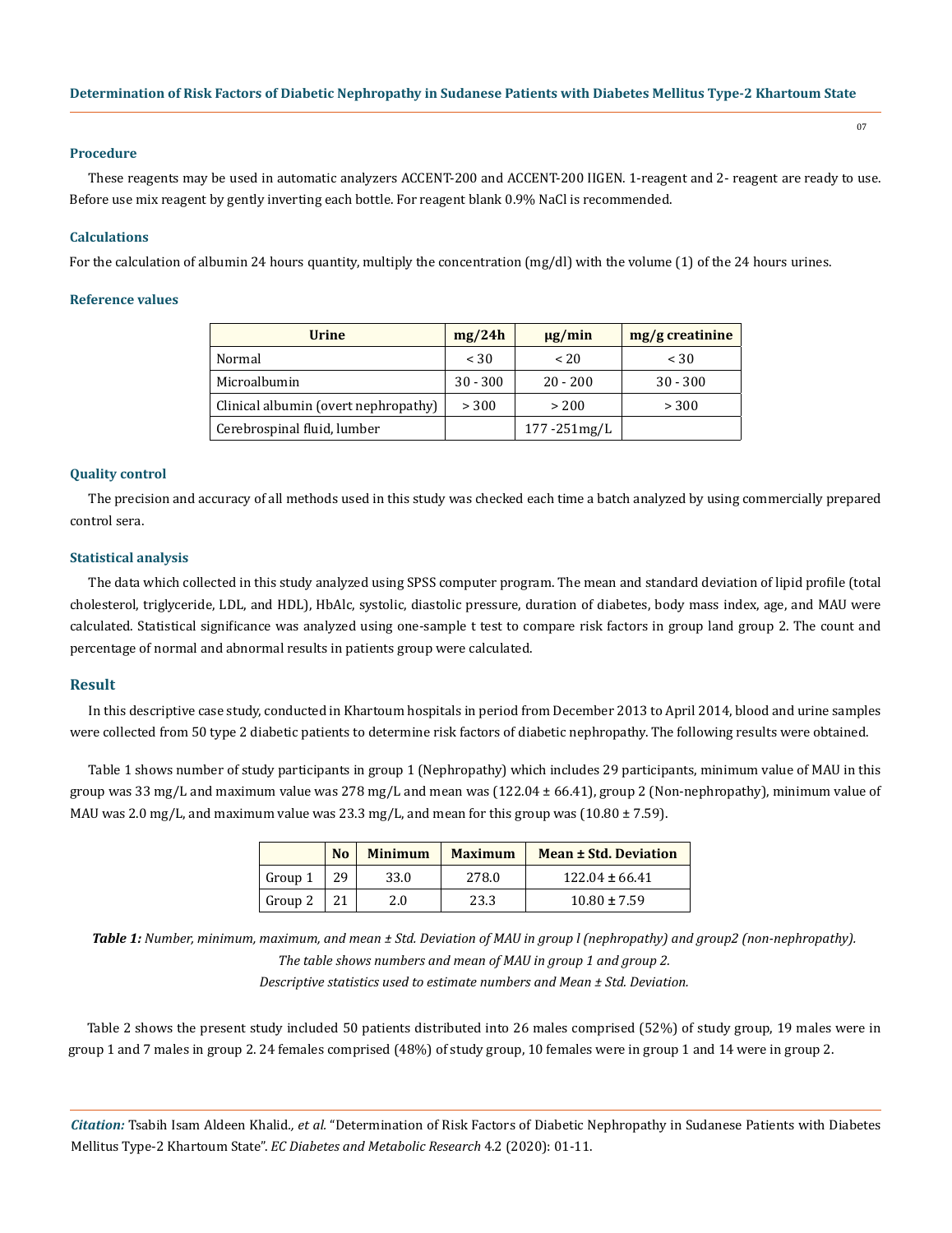| <b>Sex</b>      |               | <b>Nephropathy</b> | Non-nephropathy |        |
|-----------------|---------------|--------------------|-----------------|--------|
|                 |               | 19                 |                 | 26     |
|                 | Male<br>Count | 38.0%              |                 | 52.0%  |
|                 |               | 10                 | 14              | 24     |
| Female<br>Count | 20.0%         | 28.0%              | 48.0%           |        |
| Total<br>Count  | 29            | 21                 | 50              |        |
|                 |               | 58.0%              | 42.00/0         | 100.0% |

*Table 2: Numbers and percentages of males and females in both nephropathy group and non-nephropathy group. The table shows numbers and percentages of males and females in both groups. Descriptive statistics used to estimate numbers and percentages.*

Table 3 shows some of personal and clinical characteristics of type-2 diabetic patients. The means of age, BMI, systolic pressure and diastolic pressure are higher for patients group. The mean duration of diabetes approximately was eight years and the mean duration of pressure was two years ago in patient group. Table 1 shows mean age of two groups was not statistically different. In group 1 age was 53.81 years and in group 2 was 51.79 years. Also Mean BMI of nephropathy was  $24.41 \text{ kg/m}^2$  and non-nephropathy was  $24.86 \text{ kg/m}^2$ which were similar. There was significantly higher mean SBP in group 1 (129.31 mmHg) compared to group 2 (122.86 mmHg). Mean of DBP in group 1 was 83 mmHg which was significantly different from group 1 with 78.33 mmHg. Mean duration of Diabetes of group 1 patients was 11.49 years where there is no significant difference to group 2 patients where it was 9.47 years. Mean HbAlc of group 1 patients was 10.05% which is similar to group 2 patients HbA1c of 10.05%. Mean T. cholesterol of group 1 patients was 185.55 mg/dl that is significantly higher than group 2 patients which was 150.14 mg/dl. Mean of TG in group l was 190.86 mg/dl which was significantly higher than group 2 was 111.76 mg/dl. Mean of HDL in group 1 was 60.90 mg/dl where was no significant difference to group 2 63.57 mg/dl. Mean of LDL for group 1 was 81.14 mg/dl which was significantly higher than group 2 was 58.87 mg/dl. In our study mean of SBP, DBP, T. cholesterol, TG, LDL were significant different on comparing the two groups and mean SBP and DBP of both group was found with in normal level and statistically different in the two groups.

| <b>Factors</b>             | Nephropathy group            | Non-nephropathy group        | P value   |
|----------------------------|------------------------------|------------------------------|-----------|
| Age                        | $51.79 \pm 10.66$ (30-65)    | $53.81 \pm 9.52$ (35-65)     | 0.193     |
| BMI $(kg/m2)$              | $24.41 \pm 3.82$ (17-36)     | $24.86 \pm 3.51$ (16-31)     | 0.677     |
| Blood Pressure (Systolic)  | $129.31 \pm 15.39$ (115-160) | $122.86 \pm 12.90$ (100-160) | 0.041     |
| Blood Pressure (Diastolic) | $83 \pm 9.29$ (70-100)       | $78.33 \pm 8.99$ (60-100)    | 0.027     |
| Duration of DM (years)     | $9.47 \pm 5.48$ (0.25-25)    | $11.49 \pm 10.35$ (0.58-35)  | 0.21      |
| T.cholestrol (mg/dl)       | $185.55 \pm 40.37$ 120-290)  | $150.14 \pm 36.64$ (98-267)  | 0.003     |
| Triglyceride (mg/dl)       | $190.86 \pm 78.96115 - 402$  | $111.76 \pm 33.16$ (66-200)  | 0.0000198 |
| HDL(mg/dl)                 | $66.90 \pm 37$ (20-208)      | $63.57 \pm 39.31$ (32-220)   | 0.761     |
| $LDL$ (mg/dl)              | $81.14 \pm 38.19$ (13-155)   | $58.87 \pm 28.71$ (7.20-116) | 0.029     |
| HbAlc %                    | $10.05 \pm 2.35$ (6.4-16.5)  | $10.05 \pm 2.30$ (7.70-16.5) | 0.995     |

*Table 3: Comparison of the means of risk factors between nephropathy group and non-nephropathy group*

*The table shows the mean ± SD, minimum and maximum values, and probability (P).*

*T-test was used for comparison.*

*P-value <0.05 considered significant.*

*Citation:* Tsabih Isam Aldeen Khalid*., et al.* "Determination of Risk Factors of Diabetic Nephropathy in Sudanese Patients with Diabetes Mellitus Type-2 Khartoum State". *EC Diabetes and Metabolic Research* 4.2 (2020): 01-11.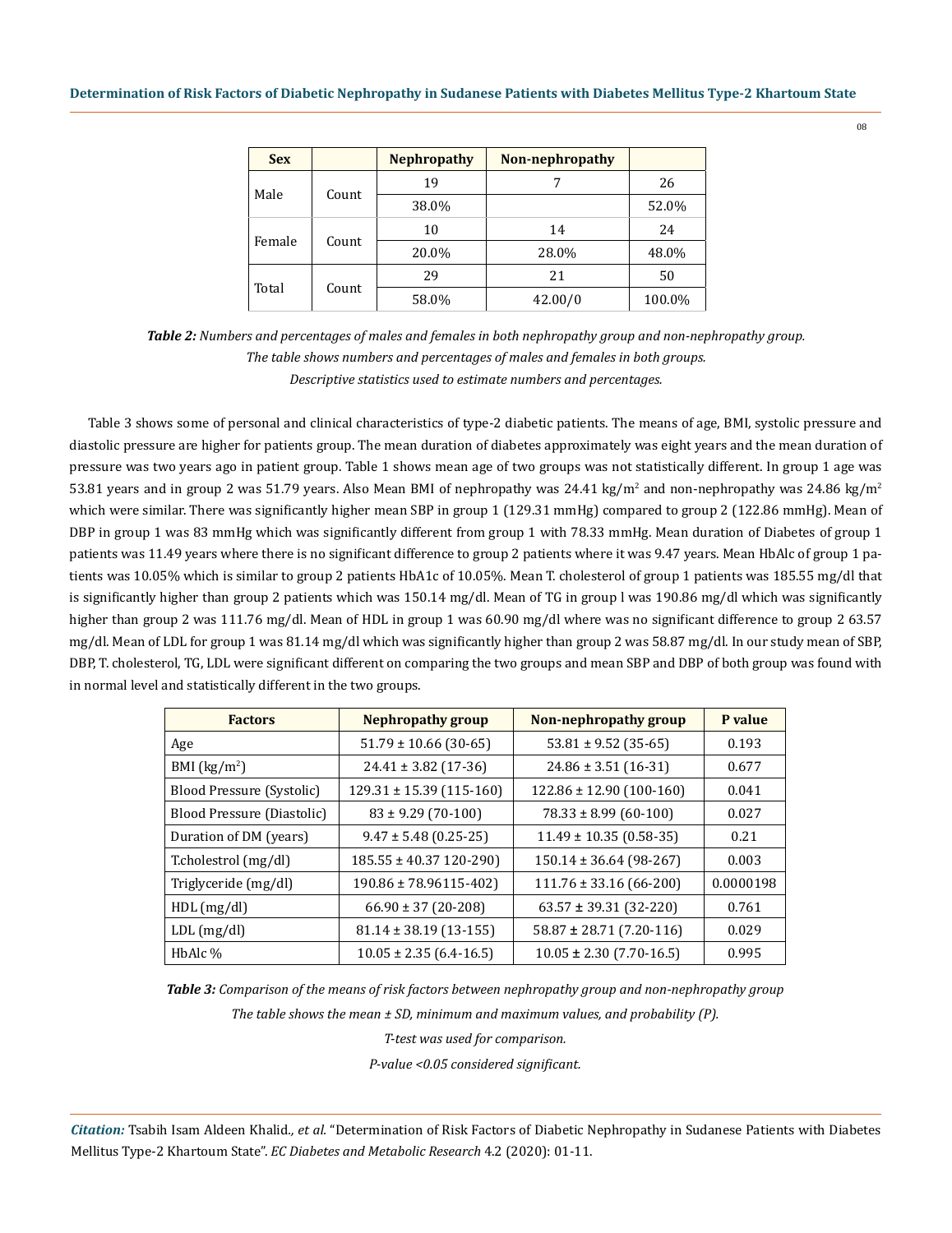# **Discussion**

In present study we found that factors like systolic blood pressure, diastolic blood pressure, serum cholesterol, TG and LDL were significantly higher in group 1 in comparison to group 2 patients suggesting that above mentioned factors are associated with progression of diabetic nephropathy.

Our study stated that number and percentage of male patients included in this study suffers from nephropathy more than female patients which suggest that males more susceptible to nephropathy than females and that can be due to females tend to control and pay attention to their condition more than males.

The current study found that serum total cholesterol, triglyceride, and LDL levels among diabetic patients with nephropathy showed significant difference in comparison with diabetic patients without nephropathy.

Known diabetic patients suffer from greater-disturbance of lipid metabolism. Lipids induce glomerular and tubulointerstitial injury and damage glomerular capillary causing development of diabetic nephropathy.

In this study we found high blood pressure in nephropathy group compare to non-nephropathy group, suggesting that hypertension could be risk factor of nephropathy because elevated systemic blood pressure transmitted to glomerulus, contribute to glomerular hypertension and thus accelerate glomerular damage and renal impairment.

In our study, mean SBP was 129.31 mmHg, mean duration of DM was 11.49 years and mean HbA1c level was 10.05% while mean MAU was 122.04 mg/L in group 1 patients similar finding were observed by Dr. Shital S Dodhia., *et al*. Who found mean SBP was 141.37 mmHg, mean duration of DM was 9.26 years and mean HbAlc level was 9.0% while mean GFR was 36.75 ml/min in type2 DM patients [17].

We found also there was insignificant difference between group 1 and group 2 in age, BMI, duration of DM, HDL, and glycaemic control which contradict with above study findings mainly with influence of duration of DM and glycaemic control, and this could due to the difference in period of carrying the studies out.

Study done by Fayza Ahmed., *et al.* the main objective was to determine the prevalence of microalbuminuria on urine samples of Sudanese type 2 diabetic patients (non- insulin-dependent) which is expressed by Albumin Creatinine ratio (ACR). Across- sectional hospital based study was carried out in Elmusbah Medical Center, from November 2008 to March 2009, fifty-eight of type 2 diabetic patients studied included 29 females (aged 35 80 years) and 29 males (aged 43 - 88 years). Microalbuminuria was diagnosed in 26 (44%) patients. The prevalence of microalbuminuria was 8.66% from total populations at risk (N = 300). The risk factors associated with microalbuminuria were found to be age, duration of diabetes, systolic and diastolic blood pressure [18].

#### **Conclusion**

In our study, it was found that persistent higher SBP (systolic blood pressure), DBP (diastolic blood pressure) with higher T. cholesterol, TG, LDL concentrations in Group 1 patients as compare to group2. Hypertension and abnormal lipid profile are the risk factors leading to progression of diabetic nephropathy. This study may allow one to gain deeper insight into the various differences that may occur to type 2diabetic and complications that can happen such as nephropathy.

# **Recommendations**

• Patients with type-2 diabetes particularly; patients with high risk for DN should be instructed to measure their blood pressure, and lipid profile regularly for prevention of DN.

*Citation:* Tsabih Isam Aldeen Khalid*., et al.* "Determination of Risk Factors of Diabetic Nephropathy in Sudanese Patients with Diabetes Mellitus Type-2 Khartoum State". *EC Diabetes and Metabolic Research* 4.2 (2020): 01-11.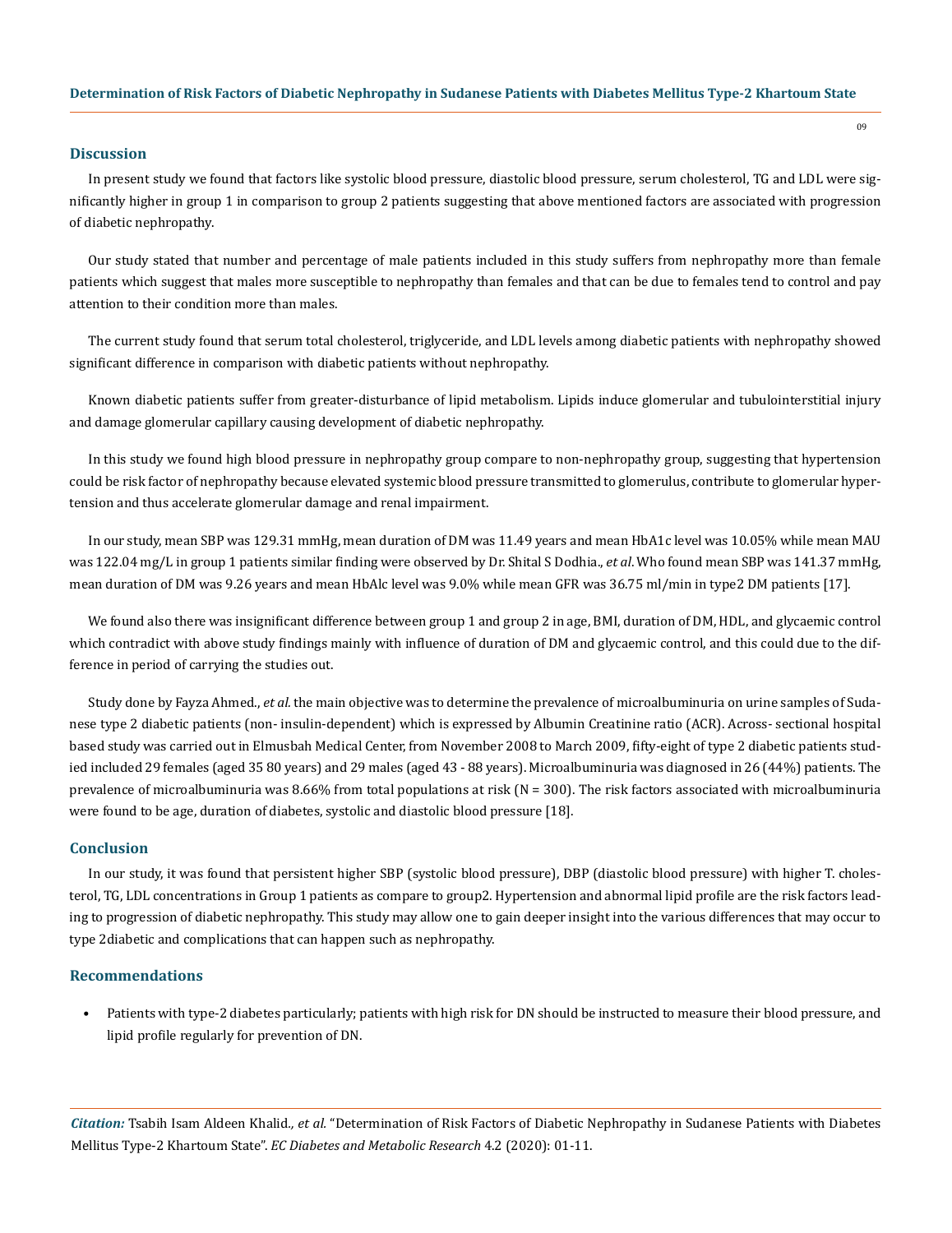- Patients with risk of developing diabetic nephropathy should follow healthy life style in their diet, and exercise to maintain their health.
- Further studies are needed to investigate the other biochemical markers that help in early diagnosis of DN.
- It is important to increase the knowledge and awareness of diabetes patients in order to early-protect themselves from the complications of this disease. As a result, they will not face future adverse consequences.
- Adoption of non-invasive laboratory tests for the comfort of patients.
- It is important to develop statistical system at the hospitals and make annually report contains statistical information about diabetes mellitus and other diseases in Sudan.
- The field of early diagnosis for DN and diabetic complications in general deserves more studies since it is a very important subject, but unfortunately they are few in Sudan.

# **Bibliography**

- 1. AF Amos., *et al*[. "The rising global burden of diabetes and its complications: estimates and projections to the year 2008".](https://www.ncbi.nlm.nih.gov/pubmed/9450510) *Diabetic Medicine* [14.5 \(1997\): S1-S85.](https://www.ncbi.nlm.nih.gov/pubmed/9450510)
- 2. ["An Initiative of the World Health Organization and the International Diabetes Federation, Diabetes Action Now".](https://apps.who.int/iris/handle/10665/42934) *Diabetes Voice* 49.2 [\(2004\): 27.](https://apps.who.int/iris/handle/10665/42934)
- 3. Parving H., *et al*. "Diabetic nephropathy". In The Kidney, edited by Brenner BM, Levine S, Philadelphia, W.B. Saunders (2000): 731.
- 4. [American Diabetes Association. "Newly-released CDC Study on Diabetes Reflects Growing Diabetes Epidemic Illustrates Need for](https://www.cdc.gov/media/releases/2017/p0718-diabetes-report.html)  [Heightened Research and Prevention and Improved Health Care for Diabetes". Alexandria, VA \(2005\).](https://www.cdc.gov/media/releases/2017/p0718-diabetes-report.html)
- 5. [Centers for Disease Control and Prevention. "National diabetes fact sheet: general information and national estimates on diabetes in](https://www.cdc.gov/diabetes/pdfs/data/statistics/national-diabetes-statistics-report.pdf)  [the United States". Department of Health and Human Services, Atlanta, GA: U.S \(2005\).](https://www.cdc.gov/diabetes/pdfs/data/statistics/national-diabetes-statistics-report.pdf)
- 6. Wild S., *et al*[. "Global Prevalence of Diabetes: estimates for the year 2000 and projections for 2030".](https://www.ncbi.nlm.nih.gov/pubmed/15111519) *Diabetes Care* 27.5 (2005): 10.
- 7. [Howard B. "Lipoprotein metabolism in diabetes mellitus".](https://www.ncbi.nlm.nih.gov/pubmed/3302085) *Journal of Lipid Research* 28 (1987): 613.
- 8. [American Diabetes Association. "Report of the Expert Committee on the Diagnosis and Classification of Diabetes Mellitus".](https://www.ncbi.nlm.nih.gov/pubmed/12502614) *Diabetes Care* [25.1 \(2002\): 5-20.](https://www.ncbi.nlm.nih.gov/pubmed/12502614)
- 9. [Mayfield J. "Diagnosis and Classification of Diabetes Mellitus: New Criteria".](https://www.ncbi.nlm.nih.gov/pubmed/9803200) *American Family Physician* 58.6 (1998): 1355-1368.
- 10. Uslu S., *et al*[. "Serum cystatin C and urinary enzymes as screening markers of renal dysfunction in diabetic patients".](https://www.ncbi.nlm.nih.gov/pubmed/16299682) *Journal of Nephrology* [8 \(2005\): 559-567.](https://www.ncbi.nlm.nih.gov/pubmed/16299682)
- 11. [Marshall S. "Recent advances in diabetic nephropathy".](https://pmj.bmj.com/content/80/949/624) *Postgraduate Medical Journal* 80 (2004): 624-633.
- 12. [O'Bryan G and Hostetter T. "The renal hemodynamic basis of diabetic nephropathy".](https://www.ncbi.nlm.nih.gov/pubmed/9148381) *Seminar in Nephrology* 17.2 (1997): 93-100.
- 13. [Thorp M. "Diabetic Nephropathy: Common Questions".](https://www.ncbi.nlm.nih.gov/pubmed/16035688) *American Family Physician* 720 (2005): 96-99.
- 14. Larijani B., *et al*[. "Screening for microalbuminuria in the early detection of diabetic nephropathy: a cheap and simple method".](https://www.researchgate.net/publication/237413912_Screening_for_Microalbuminuria_in_the_early_detection_of_diabetic_nephropathy_A_cheap_and_simple_method) *Acta Medical Iranica* [40.2 \(2004\): 65-68.](https://www.researchgate.net/publication/237413912_Screening_for_Microalbuminuria_in_the_early_detection_of_diabetic_nephropathy_A_cheap_and_simple_method)

*Citation:* Tsabih Isam Aldeen Khalid*., et al.* "Determination of Risk Factors of Diabetic Nephropathy in Sudanese Patients with Diabetes Mellitus Type-2 Khartoum State". *EC Diabetes and Metabolic Research* 4.2 (2020): 01-11.